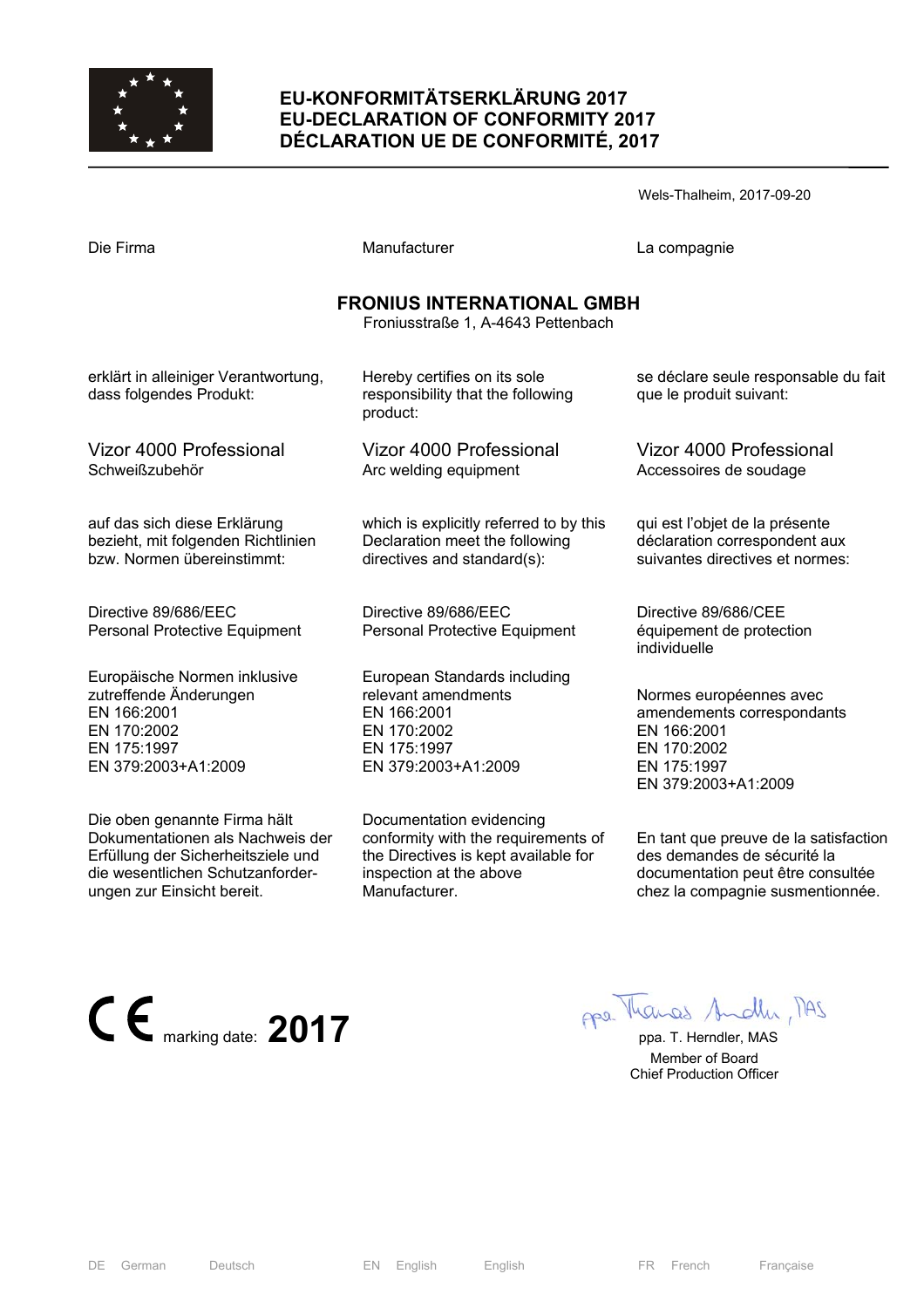

### **EU-DECLARATION OF CONFORMITY 2017 DICHIARAZIONE DI CONFORMITÀ UE, 2017 DECLARACIÓN UE DE CONFORMIDAD, 2017**

Wels-Thalheim, 2017-09-20

| Manufacturer                                                                                                            | Costruttore                                                                                                                    | La empresa                                                                                                                           |  |
|-------------------------------------------------------------------------------------------------------------------------|--------------------------------------------------------------------------------------------------------------------------------|--------------------------------------------------------------------------------------------------------------------------------------|--|
| <b>FRONIUS INTERNATIONAL GMBH</b><br>Froniusstraße 1, A-4643 Pettenbach                                                 |                                                                                                                                |                                                                                                                                      |  |
| Hereby certifies on its sole<br>responsibility that the following<br>product:                                           | Con la presente certifica dichiara<br>la sua esclusiva responsabilità<br>che il seguente prodotto:                             | declara bajo su exclusiva<br>responsabilidad que el siguiente<br>producto:                                                           |  |
| Vizor 4000 Professional<br>Arc welding equipment                                                                        | Vizor 4000 Professional<br>Accessori di saldatura                                                                              | Vizor 4000 Professional<br>Accesorios de soldadura                                                                                   |  |
| which is explicitly referred to by this<br>Declaration meet the following<br>directives and standard(s):                | al quale è esplicitamente riferita<br>questa dichiarazione, è conforme<br>alle seguente direttive e agli<br>seguenti standard: | al que se refiere la presente<br>declaración está conforme con las<br>siguientes directivas y normas:                                |  |
| Directive 89/686/EFC<br><b>Personal Protective Equipment</b>                                                            | Direttiva 89/686/CEE<br>Dispositivi di protezione individuale                                                                  | Directiva 89/686/CEE<br>Equipamiento de protección<br>personal                                                                       |  |
| European Standards including<br>relevant amendments<br>EN 166:2001<br>EN 170:2002<br>EN 175:1997<br>EN 379:2003+A1:2009 | Norme europee e rispettive<br>modifiche<br>EN 166:2001<br>EN 170:2002<br>EN 175:1997<br>EN 379:2003+A1:2009                    | Normas europeas incluidas las<br>modificaciones correspondientes<br>EN 166:2001<br>EN 170:2002<br>EN 175:1997<br>EN 379:2003+A1:2009 |  |

Documentation evidencing conformity with the requirements of the Directives is kept available for inspection at the above Manufacturer.

La documentazione attestante la conformità alle richieste delle direttive sarà tenuta a disposizione per ispezioni presso il sopracitato costruttore.

La empresa mencionada anteriormente tiene a disposición para inspección los documentos que confirman el cumplimiento de los objetivos de seguridad y los requisitos de protección esenciales.



 Member of Board Chief Production Officer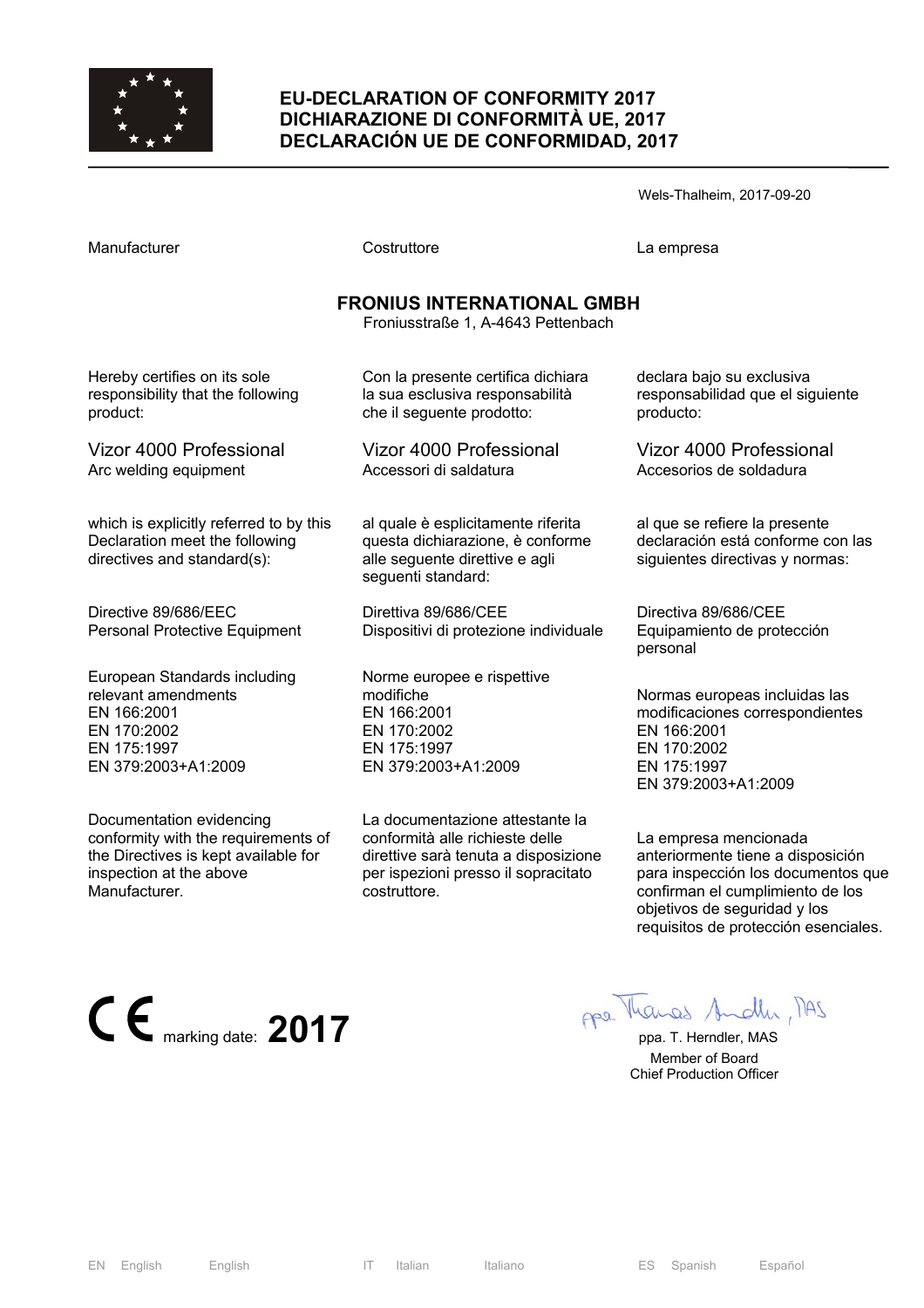

### **EU-OVERENSSTEMMELSESERKLÆRING 2017 EU-CONFORMITEITSVERKLARING 2017 DECLARAÇÃO UE DE CONFORMIDADE, 2017**

| Virksomheden                                                            | De firma                                                                 | A empresa                                                             |
|-------------------------------------------------------------------------|--------------------------------------------------------------------------|-----------------------------------------------------------------------|
| <b>FRONIUS INTERNATIONAL GMBH</b><br>Froniusstraße 1, A-4643 Pettenbach |                                                                          |                                                                       |
| Hermed erklærer vi, at følgende<br>produkt:                             | verklaart in enige<br>verantwoordelijkheid, dat het<br>volgende product: | na qualidade de único responsável,<br>declara que o seguinte produto: |
| Vizor 4000 Professional                                                 | Vizor 4000 Professional                                                  | Vizor 4000 Professional                                               |
| Svejsetilbehør                                                          | Lastoebehoren                                                            | Acessórios de soldadura                                               |
| som denne erklæring vedrører,                                           | waarop deze verklaring betrekking                                        | que diz respeito à presente                                           |
| stemmer overens med følgende                                            | heeft, met volgende richtlijnen resp.                                    | declaração, cumpre as seguintes                                       |
| direktiver og standarder:                                               | normen overeenstemt:                                                     | directivas e normas:                                                  |
| Direktiv 89/686/EØF                                                     | Richtlijn 89/686/EG                                                      | Directiva 89/686/CEE                                                  |
| Personligt sikkerhedsudstyr                                             | Persoonlijke beschermuitrusting                                          | Equipamento de protecção pessoal                                      |
| Europæiske standarder inklusive                                         | Europese normen incl. bijbehorende                                       | Normas Europeias incluindo                                            |
| relevante ændringer                                                     | wijzigingsbladen                                                         | emendas aplicáveis                                                    |
| EN 166:2001                                                             | EN 166:2001                                                              | EN 166:2001                                                           |
| EN 170:2002                                                             | EN 170:2002                                                              | EN 170:2002                                                           |
| EN 175:1997                                                             | EN 175:1997                                                              | EN 175:1997                                                           |
| EN 379:2003+A1:2009                                                     | EN 379:2003+A1:2009                                                      | EN 379:2003+A1:2009                                                   |
| Ovennævnte virksomhed opbevarer                                         | De hierboven genoemde firma houdt                                        | A empresa acima mencionada                                            |
| dokumentation som bevis for                                             | documentatie als bewijs voor de                                          | mantém a documentação para                                            |
| opfyldelsen af sikkerhedsmålene og                                      | vervulling van de veiligheidsdoelen                                      | consulta disponível, a título de                                      |
| de grundlæggende beskyttelseskrav,                                      | en de essentiële veiligheidseisen ter                                    | comprovação do cumprimento dos                                        |

objectivos de segurança e dos requisitos de segurança essenciais.



denne dokumentation.

således at det er muligt at få indsigt i inzage gereed.

 Member of Board Chief Production Officer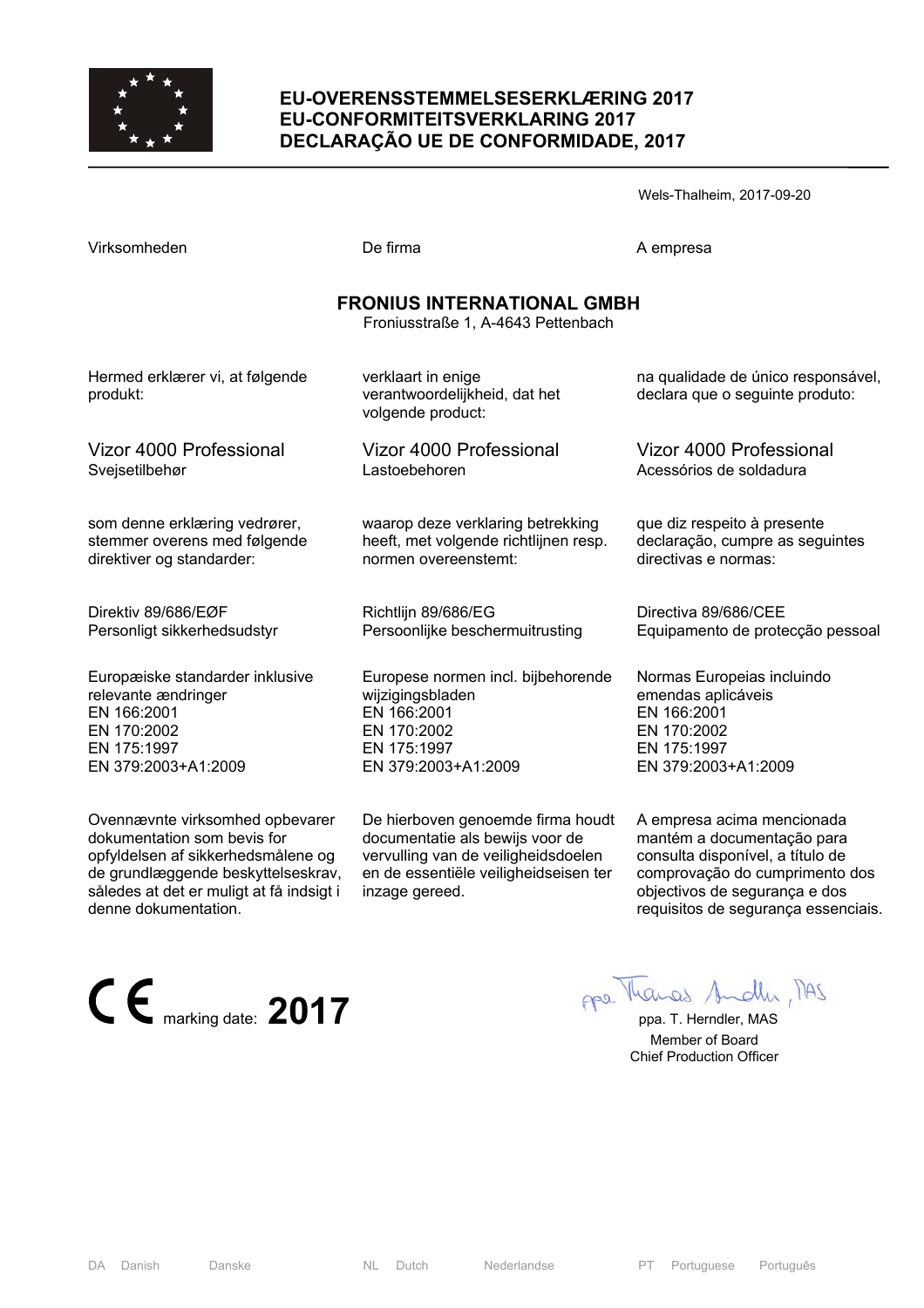

## **EU-MEGFELELŐSÉGI NYILATKOZAT 2017 EÚ VYHLÁSENIE O ZHODE 2017 EU PROHLÁŠENÍ O SHODĚ 2017**

Wels-Thalheim, 2017-09-20

| A vállalat                                                              | Výrobca                              | Společnost                            |
|-------------------------------------------------------------------------|--------------------------------------|---------------------------------------|
| <b>FRONIUS INTERNATIONAL GMBH</b><br>Froniusstraße 1, A-4643 Pettenbach |                                      |                                       |
| a saját kizárólagos felelősségére                                       | prehlasuje na vlastnú                | prohlašuje s výhradní                 |
| nyilatkozza, hogy a következő                                           | zodpovednosť, že následujúcí         | zodpovědností, že následující         |
| termék:                                                                 | výrobok:                             | výrobek:                              |
| Vizor 4000 Professional                                                 | Vizor 4000 Professional              | Vizor 4000 Professional               |
| Hegesztési tartozékok                                                   | Oblúkové zváracie zariadenie         | Příslušenství pro svařování           |
| a saját kizárólagos felelősségére                                       | na ktorý sa toto prehlasenie o shode | na který se toto prohlášení vztahuje, |
| nyilatkozza, hogy a következő                                           | vzťahuje, zodpovedá následujúcím     | odpovídá následujícím směrnicím,      |
| termék:                                                                 | predpisom a normam:                  | resp. normám:                         |
| 89/686/EGK irányelv                                                     | Smernica 89/686/EHS                  | Směrnice 89/686/ES                    |
| Személyes védőfelszerelés                                               | o osobných ochranných pomôckach      | Osobní ochranné prostředky            |
| az európai szabványoknak,                                               | Európske normy vrátane príslušných   | Evropské normy včetně případných      |
| beleértve a változtatásokat is                                          | zmien                                | změn                                  |
| EN 166:2001                                                             | EN 166:2001                          | EN 166:2001                           |
| EN 170:2002                                                             | EN 170:2002                          | EN 170:2002                           |
| EN 175:1997                                                             | EN 175:1997                          | EN 175:1997                           |
| EN 379:2003+A1:2009                                                     | EN 379:2003+A1:2009                  | EN 379:2003+A1:2009                   |

A fent említett vállalat a dokumentációkat betekintés céljára készenlétben tartja, a biztonsági célkitűzések teljesítésének és a lényeges biztonsági követelmények teljesítésének a bizonyítására.

Výššie uvedená firma udržuje technickú dokumentáciu ako dókaz naplňovánia bezpečnostných a ochranných požiadaviek a je pripravená predložit ju k nahliadnutiu.

Výše uvedená společnost uchovává dokumentaci k nahlédnutí jako důkaz splnění bezpečnostních cílů a podstatných ochranných opatření.

**CE** marking date: **2017 pp**a. T. Herndler, MAS

 Member of Board Chief Production Officer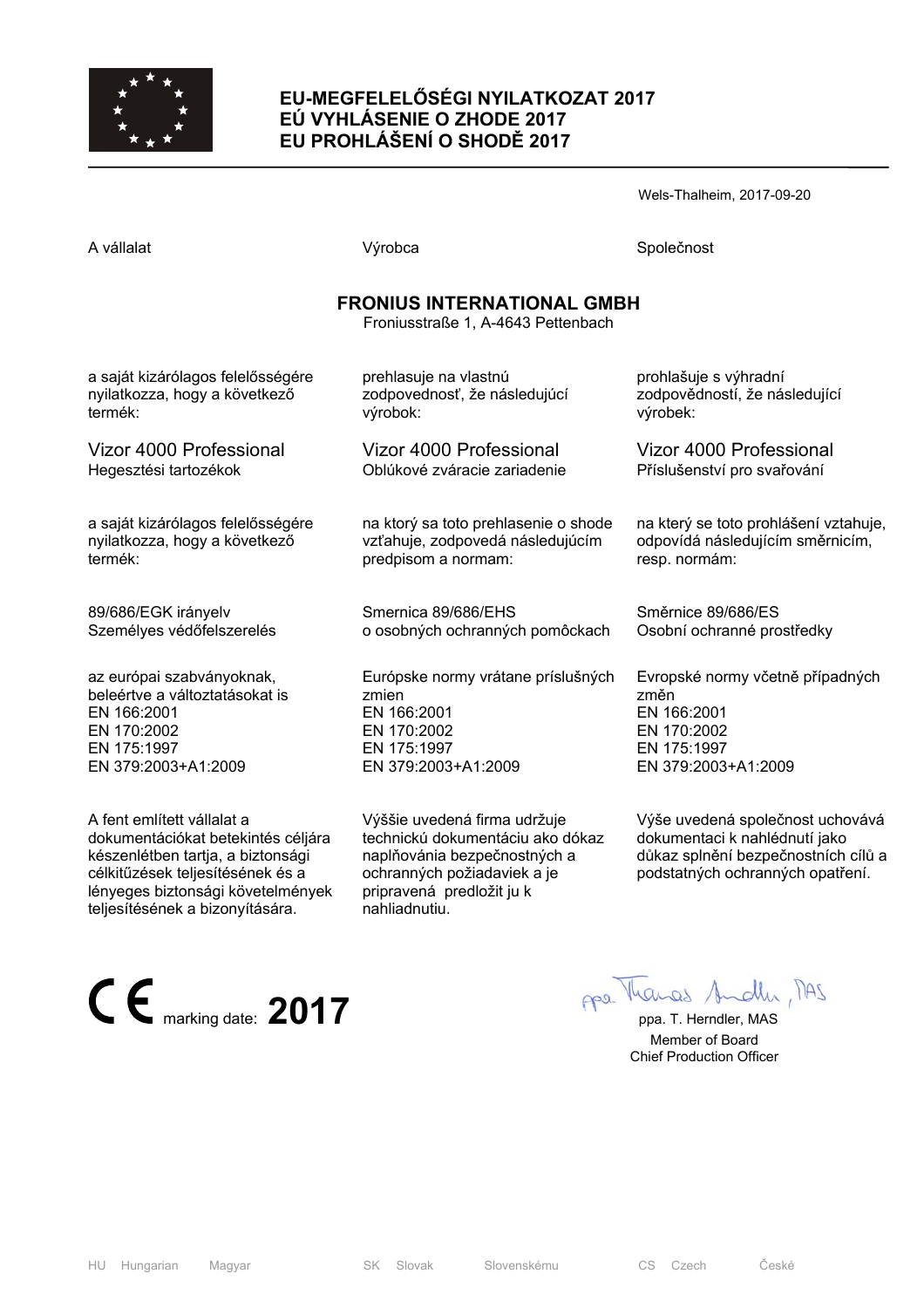

## **EU-KONFORMITÄTSERKLÄRUNG 2017 AB UYGUNLUK BEYANI 2017 DEKLARACJA ZGODNOŚCI UE 2017**

| Die Firma                                                                                                                  | Üretici firma                                                                                                       | Firma                                                                                                                    |
|----------------------------------------------------------------------------------------------------------------------------|---------------------------------------------------------------------------------------------------------------------|--------------------------------------------------------------------------------------------------------------------------|
| <b>FRONIUS INTERNATIONAL GMBH</b><br>Froniusstraße 1, A-4643 Pettenbach                                                    |                                                                                                                     |                                                                                                                          |
| erklärt in alleiniger Verantwortung,<br>dass folgendes Produkt:                                                            | işbu belgede aşağıdaki ürünün<br>kendi sorumluluğunda olduğunu<br>onaylar:                                          | oświadcza na własną<br>odpowiedzialność, że następujący<br>produkt:                                                      |
| Vizor 4000 Professional<br>Schweißzubehör                                                                                  | Vizor 4000 Professional<br>Kaynak aksesuarları                                                                      | Vizor 4000 Professional<br>Akcesoria spawalnicze                                                                         |
| auf das sich diese Erklärung<br>bezieht, mit folgenden Richtlinien<br>bzw. Normen übereinstimmt:                           | bu beyan ile ilişkili olarak, aşağıdaki<br>yönetmelikleri veya normları yerine<br>getirir:                          | do którego odnosi się niniejsza<br>deklaracja, jest zgodny z<br>następującymi dyrektywami i<br>normami:                  |
| Richtlinie 89/686/EWG<br>Persönliche Schutzausrüstung                                                                      | 89/686/EEC sayılı yönetmelik<br>Kişisel koruyucu donanım                                                            | Dyrektywa 89/686/WE<br>Środki ochrony indywidualnej                                                                      |
| Europäische Normen inklusive<br>zutreffende Änderungen<br>EN 166:2001<br>EN 170:2002<br>EN 175:1997<br>EN 379:2003+A1:2009 | İlgili değişiklikleri içeren Avrupa<br>normları<br>EN 166:2001<br>EN 170:2002<br>EN 175:1997<br>EN 379:2003+A1:2009 | Normy europejskie łącznie z<br>odpowiednimi zmianami<br>EN 166:2001<br>EN 170:2002<br>EN 175:1997<br>EN 379:2003+A1:2009 |
|                                                                                                                            |                                                                                                                     |                                                                                                                          |

Die oben genannte Firma hält Dokumentationen als Nachweis der Erfüllung der Sicherheitsziele und die wesentlichen Schutzanforderungen zur Einsicht bereit.

Yukarıda adı geçen üretici firma dokümanları güvenlik hedeflerini yerine getirme kanıtı olarak ve önemli korunma gereksinimlerine herhangi bir zamanda bakmak için tutar

Wyżej wymieniona firma jest w posiadaniu dokumentacji, stanowiącej świadectwo spełnienia norm bezpieczeństwa i zapewnienia wymaganego poziomu zabezpieczeń, i udostępnia ją na żądanie.

Wels-Thalheim, 2017-09-20

**CE** marking date: **2017 pp Manual** Andly MAS

 Member of Board Chief Production Officer